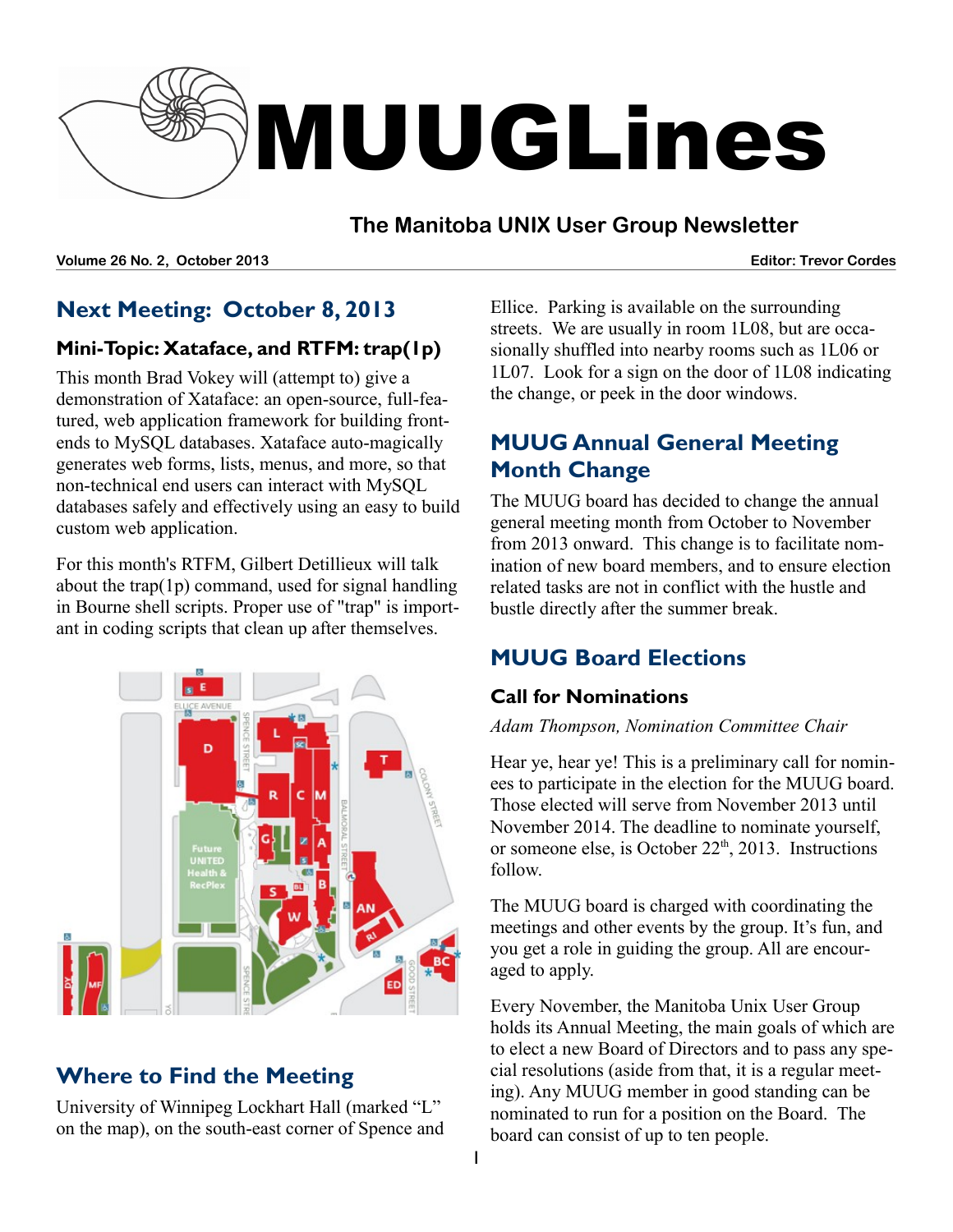As of this writing, the following members have let their names stand for election or re-election:

**Trevor Cordes** Owner – Tecnopolis Enterprises

**Gilbert Detillieux** Systems Analyst – University of Manitoba

**Michael Doob** Professor – University of Manitoba

**Robert Keizer** Owner – Argyle Machine

**Kevin McGregor** Systems Specialist – City of Winnipeg

**Adam Thompson** Consultant – athompso.net

**Brad Vokey** Owner – Fortress Software Inc.

#### **Print Newsletter Now Optional**

You asked for it, now you got it! If you desire, you can now opt out of the dead-tree (paper) newsletter that MUUG mails to members every month. You will instead receive an e-mail copy of the newsletter each month. Alternatively, you can opt to receive **both** the print copy and the e-mail one. (At present we cannot opt you out of both simultaneously.) MUUG is more than happy to continue mailing paper copies to those who prefer, but it is worth noting that a significant portion of MUUG's yearly operating budget goes towards postage.

To change your preferences, e-mail board $@$ muug.m[b.ca](mailto:board@muug.mb.ca) stating your choice (and preferred e-mail address if relevant), or come see Trevor Cordes during the break or afterwards at any general meeting.

Current limitations in our systems mean you will receive a paper copy of the newsletter plus your renewal form (regardless of your preferences) on your membership renewal anniversary. We are working on e-mail renewal forms as a feature in the future.

#### **Fedora 20 Named: Heisenbug**

Though not yet released, Fedora 20 already gives us something to talk about with its curious name. A Heisenbug is a software bug "that seems to disappear



or alter its behavior when one attempts to study it" (source: Wikipedia). It's a play on Heisenberg's Uncertainty Principle which, loosely stated, says that the act of observing a particle changes certain attributes of that

particle. Well, at least if you don't have a Heisenberg Compensator à la Star Trek.

The term Heisenbug will bring a smile to every programmer's face, as we have all been there at some time or other: usually late at night, accompanied by much head banging and hair pulling. Let's hope this nomenclature isn't a curse on Fedora 20, dooming it to riddling by Heisenbugs!

As an aside, Fedora turned 10 years old on September  $22<sup>nd</sup>$ . As an aside aside, FreeBSD recently turned 20.

# **Nvidia Opens Up (A Bit)**

Nvidia recently posted to the Nouveau mailing list that they are releasing select documentation regarding their GPUs. It sounds like the notoriously antiopen-source company will



be starting to work a little more closely with the open source community.

**http://tinyurl.com/n835rca**

# **ECC Memory**

Anyone who knows me knows I am a fervent supporter of ECC memory, which allows the computer to correct for most errors caused by bit-flips in DRAM chips. Most bit-flips are caused by cosmic rays, and a recent Google study on their massive server farm found about 5 such errors per 8GB of RAM per hour. A bit-flip on a non-ECC computer can result in corrupt data or crashing programs.

If you care about your data (most MUUGers will fall into that category) you should be using ECC. That motherboard manufacturers make it difficult and expensive is unfortunate. Perhaps if more people demand it, it will once again become commonplace.

Seymour Cray of Cray Supercomputer fame once said "parity is for farmers" after he excluded parity/ECC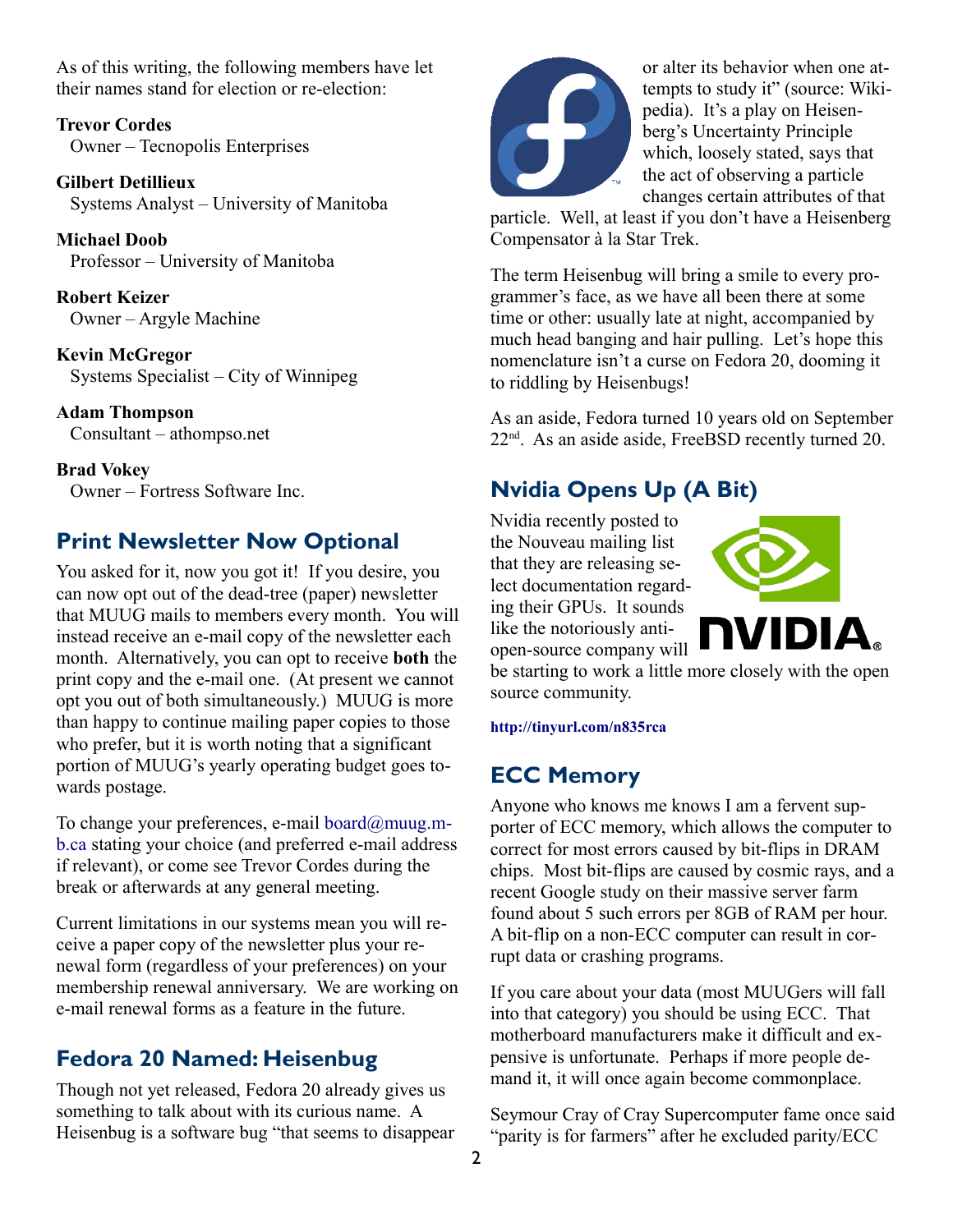from his CDC 6600 system. He later bit-flipped himself and put parity on the CDC 7600, to which someone remarked "apparently a lot of farmers buy computers".

#### **Merging / and /usr**

Coming soon to a distro near you! As of version 17, Fedora has merged /bin and /usr/bin, and likewise /sbin, /lib and /lib64. Other distributions are expected to follow suit. For us old hands, this appears blasphemous. However, after suffering through the migration, this old hand somewhat agrees with the change. It was becoming much too arbitrary and convoluted deciding what should be in /bin versus /usr/bin. Historically, they were separated for hardware limitation reasons: because hard disks were merely tens of MB (or less!), not today's multi-TB behemoths.

Many MUUG meetings ago, during a roundtable we were discussing the evil of Fedora's *systemd* (a /sbin program) and its reliance on *less* (a /usr/bin program). I had argued as much on the relevant *systemd* bugzilla entry. If I was a cynic, I would think that this change (spearheaded by the author of *systemd*) was made, at least in part, to deflect such criticisms of *systemd*.

At least there is precedent for such a change, as apparently Solaris effected this merge in version 11, at least 15 years ago. To end users, there is no perceptible change as symlinks will still allow old locations to be referenced. The only hassle is for administrators doing distribution upgrades, as special pre-boot steps must be taken.

#### **<http://tinyurl.com/lg6z8j8>**

If you oppose the change, you are not alone. For a good laugh, visit the next URL (warning: moderately strong language).

#### **<http://tinyurl.com/7ogkgu3>**

For a great history of the original split, dating back to 1971 (with references to PDP-11's!) visit:

**<http://tinyurl.com/7dtrck8>**

#### **Middle-Clicks Maybe-Clacked**

Also in the change-decades-old-features category, the GNOME team has made it clear they will be removing the X11 feature of middle-click-paste in the next GNOME version. They claim it is confusing for new users. Old-timers will cringe at the thought, but thankfully we can simply just ditch GNOME (like we needed another reason). XFCE anyone?

The top comments at the following link are priceless and it looks like almost no one wants to lose their middle-click.

#### **http://tinyurl.com/qgw3ush**

#### **Valve Announces SteamOS**

Valve, of Half-Life game fame, is going to release a Linux-based game operat-



ing system meant to power set-top / game-console hardware. Many pundits have already praised Steam on Linux as being much faster than gaming on Windows 8. Perhaps the coming years mark the era of Linux Gaming, and we can all do away with the Windows computers we keep on hand just to play games. Even better, Valve will probably contribute performance enhancements back into the kernel and related projects, benefiting the community beyond gamers.

#### **Linus Hints At Backdoor**

At Linuxcon in New Orleans recently, Linus was asked "whether a government agency had ever asked about inserting a back-door into Linux". In typical Linus playful fashion, he replied "no" while shaking his head "yes", to the laughter of the audience.